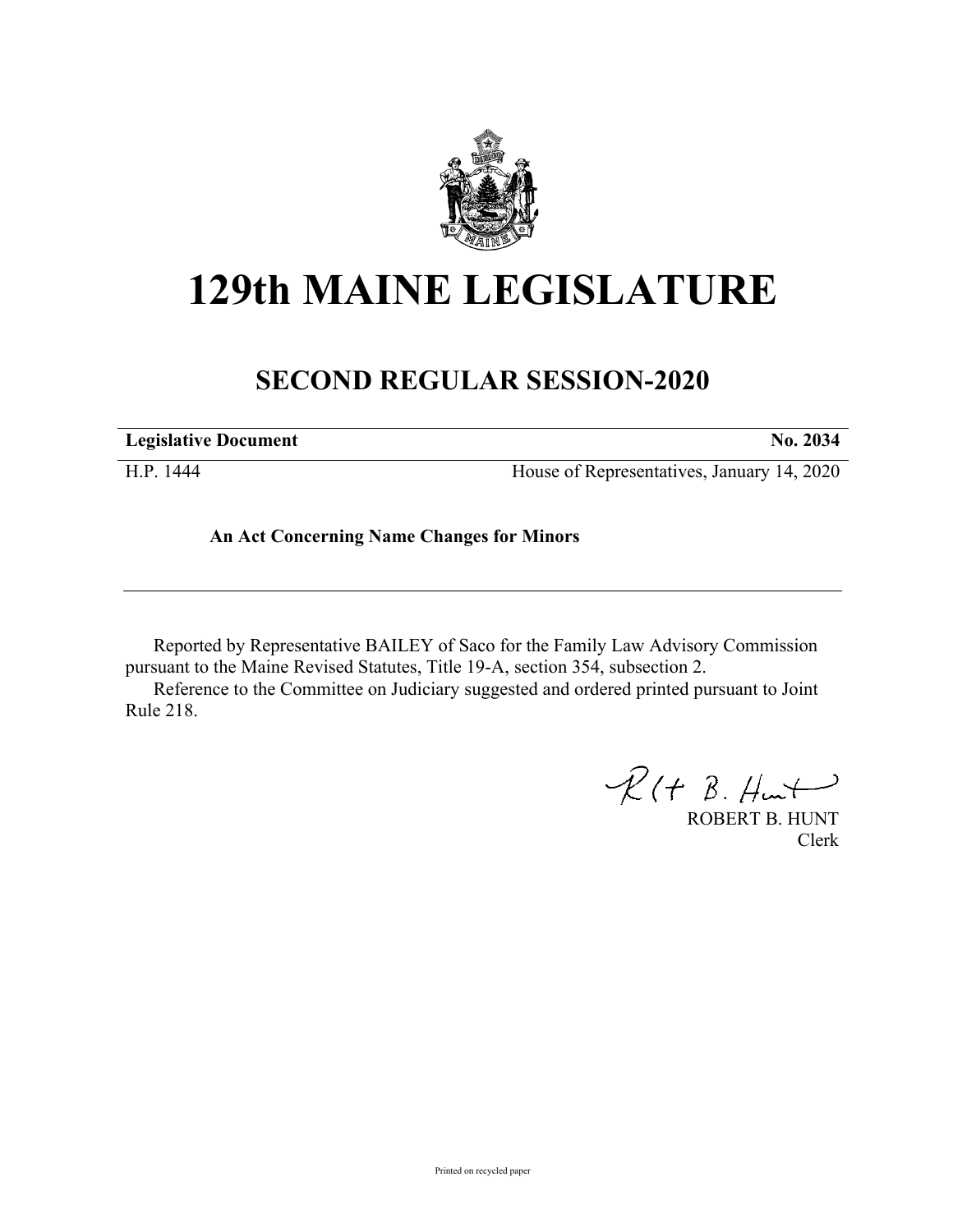| $\mathbf{1}$   | Be it enacted by the People of the State of Maine as follows:                                |
|----------------|----------------------------------------------------------------------------------------------|
| $\overline{2}$ | Sec. 1. 18-C MRSA §1-701, as enacted by PL 2017, c. 402, Pt. A, §2 and affected              |
| 3              | by Pt. F, §1 and PL 2019, c. 417, Pt. B, §14, is amended to read:                            |
| $\overline{4}$ | §1-701. Petition Process to change name                                                      |
| 5              | 1. Petition, request; where filed. If a person desires to have that person's name            |
| 6              | changed, the person may petition the judge in the county where the person resides. If the    |
| 7              | person is a minor, the person's legal custodian may petition on the person's behalf. If      |
| 8              | there is a proceeding involving custody or other parental rights with respect to the minor   |
| 9              | pending in the District Court, the petition must be filed in the District Court This section |
| 10             | governs the process to change the name of a person.                                          |
| 11             | A. If a person desires to have that person's name changed, the person may petition           |
| 12             | the Probate Court in the county where the person resides.                                    |
| 13             | B. A parent or guardian of a minor may petition to change a minor's name in the              |
| 14             | Probate Court in the county where the minor resides, unless the District Court has           |
| 15             | exclusive jurisdiction pursuant to Title 4, section 152, subsection 5-A, in which case       |
| 16             | the petition must be filed in the District Court.                                            |
| 17             | C. A parent or guardian may request to change a minor's name as part of a                    |
| 18             | proceeding concerning parentage or other parental rights, including actions for              |
| 19             | divorce, parental rights and responsibilities, post-judgment motions and any other           |
| 20             | proceeding involving parental rights with respect to the minor, in the District Court        |
| 21             | without filing a separate petition if the parent or guardian asserts good cause. A           |
| 22             | minor may petition for a name change through an emancipation proceeding without              |
| 23             | filing a separate petition if the minor asserts good cause. A change of a minor's name       |
| 24             | may not be ordered pursuant to a protection from abuse order under Title 19-A,               |
| 25             | section 4007.                                                                                |
| 26             | For purposes of this section, "parent" means a person who, with respect to the minor, has    |
| 27             | established parentage pursuant to Title 19-A, chapter 61 and whose parental rights have      |
| 28             | not been terminated.                                                                         |
| 29             | 2. Notice and name change; adults. Upon receipt of a petition filed under                    |
| 30             | subsection 1, paragraph A, the judge court, after due notice, may change the name of the     |
| 31             | person who is an adult. To protect the person's safety of the person for whom the name       |
| 32             | change is sought, the judge court may limit the notice required if the person shows by a     |
| 33             | preponderance of the evidence that:                                                          |
| 34             | A. The person is a victim of abuse; and                                                      |
| 35             | B. The person is currently in reasonable fear of the person's safety.                        |
| 36             | 2-A. Notice and name change; minors. A parent or guardian who has filed a                    |
| 37             | petition under subsection 1, paragraph B or has requested a name change in a District        |
| 38             | Court proceeding under subsection 1, paragraph $C$ shall provide notice pursuant to the      |
| 39             | applicable rules of procedure to any other parent, any guardian and any person or agency     |
| 40             | with legal custody of the minor and to the minor if the minor is 14 years of age or older.   |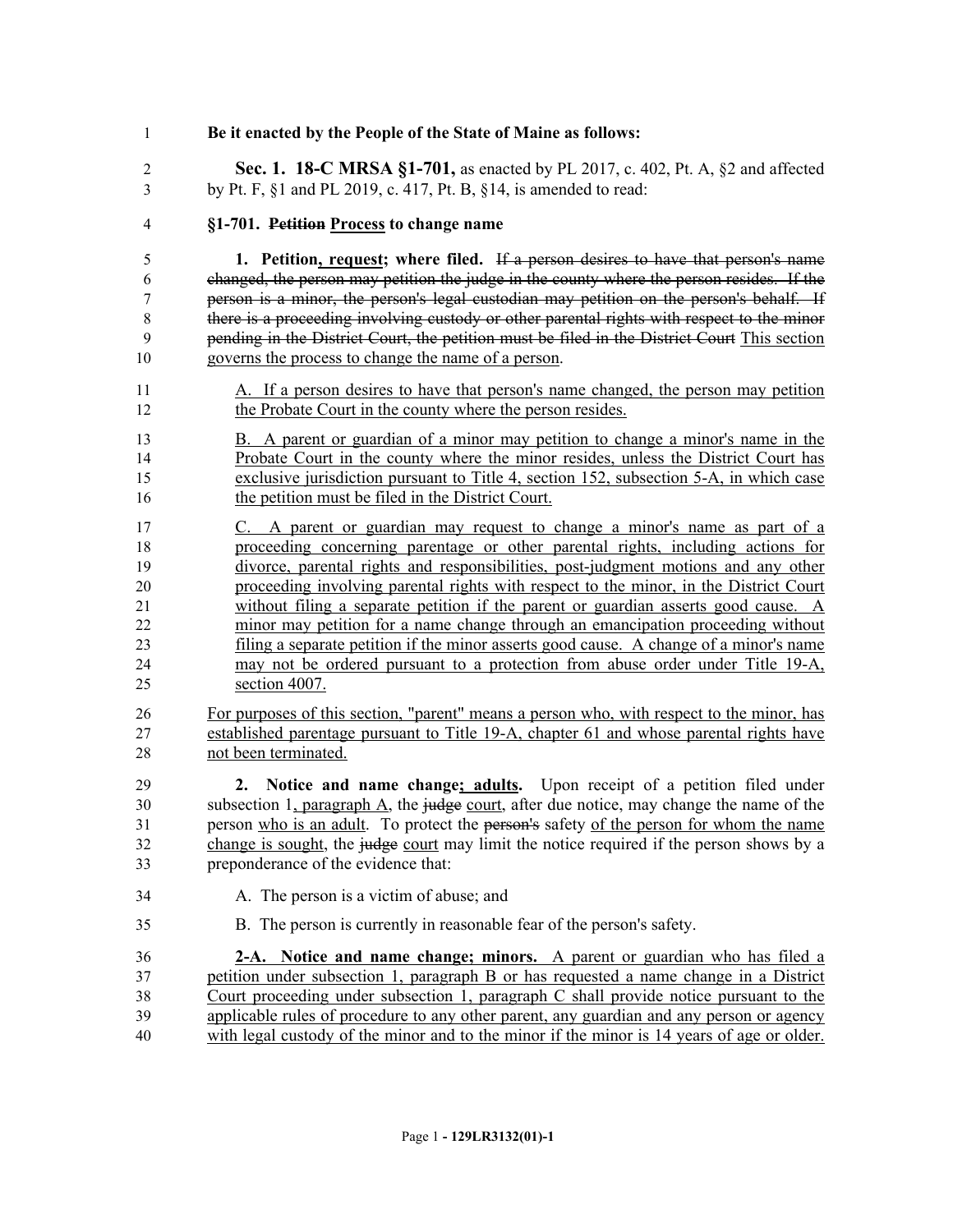| 1              | To protect the safety of the minor for whom the name change is sought, the court may                      |
|----------------|-----------------------------------------------------------------------------------------------------------|
| $\overline{2}$ | limit notice required if the parent who has sole parental rights and responsibilities shows               |
| 3              | by a preponderance of the evidence that:                                                                  |
| $\overline{4}$ | A. The minor is a victim of abuse; or                                                                     |
| 5              | B. The minor or petitioner is currently in reasonable fear of the minor's or petitioner's                 |
| 6              | safety.                                                                                                   |
| 7              | Upon proof of service of such notice and after providing an opportunity for those entitled                |
| 8              | to notice to respond to the petition, the court may change the minor's name if it finds good              |
| 9              | cause. The court may change a minor's name by agreement of all the parties without a                      |
| 10             | determination of good cause.                                                                              |
| 11             | 2-B. Evaluation of minor's name change. In evaluating whether there is good                               |
| 12             | cause to change a minor's name, the court may consider the following factors:                             |
| 13             | A. The extent to which the minor identifies with and uses a particular name;                              |
| 14             | B. The minor's expressed preference, if the minor is of sufficient age and maturity to                    |
| 15             | articulate a basis for preferring a particular name;                                                      |
| 16             | C. The effect of the proposed name change on the minor's relationship with a parent;                      |
| 17             | D. Whether the minor's name is different from any of the minor's siblings and the                         |
| 18             | degree to which the minor associates and identifies with siblings on any side of the                      |
| 19             | minor's family;                                                                                           |
| 20             | E. Whether the minor is known by a particular name in the community;                                      |
| 21             | F. The difficulties, harassment or embarrassment that the minor may experience by                         |
| 22             | bearing the current or proposed name; and                                                                 |
| 23             | G. Any other factor the court considers relevant, including the factors outlined in                       |
| 24             | Title 19-A, section 1653, subsection 3.                                                                   |
| 25             | <b>3. Record.</b> The judge court shall make and preserve a record of a name change. If                   |
| 26             | the judge court limited the notice required under subsection 2 or $2-\underline{A}$ , the judge court may |
| 27             | seal the record of the name change.                                                                       |
| 28             | <b>4. Filing fee.</b> The fee for filing a name change petition is \$40.                                  |
| 29             | 5. Background checks. The judge court may require a person seeking a name                                 |
| 30             | change to undergo one or more of the following background checks: a criminal history                      |
| 31             | record check; a motor vehicle record check; or a credit check. The judge court may                        |
| 32             | require the person to pay the cost of each background check required.                                     |
| 33             | 6. Denial of petition brought for improper purpose. The judge court may not                               |
| 34             | change the name of a person if the judge court has reason to believe that the person is                   |
| 35             | seeking the name change for purposes of defrauding another person or entity or for                        |
| 36             | purposes otherwise contrary to the public interest.                                                       |